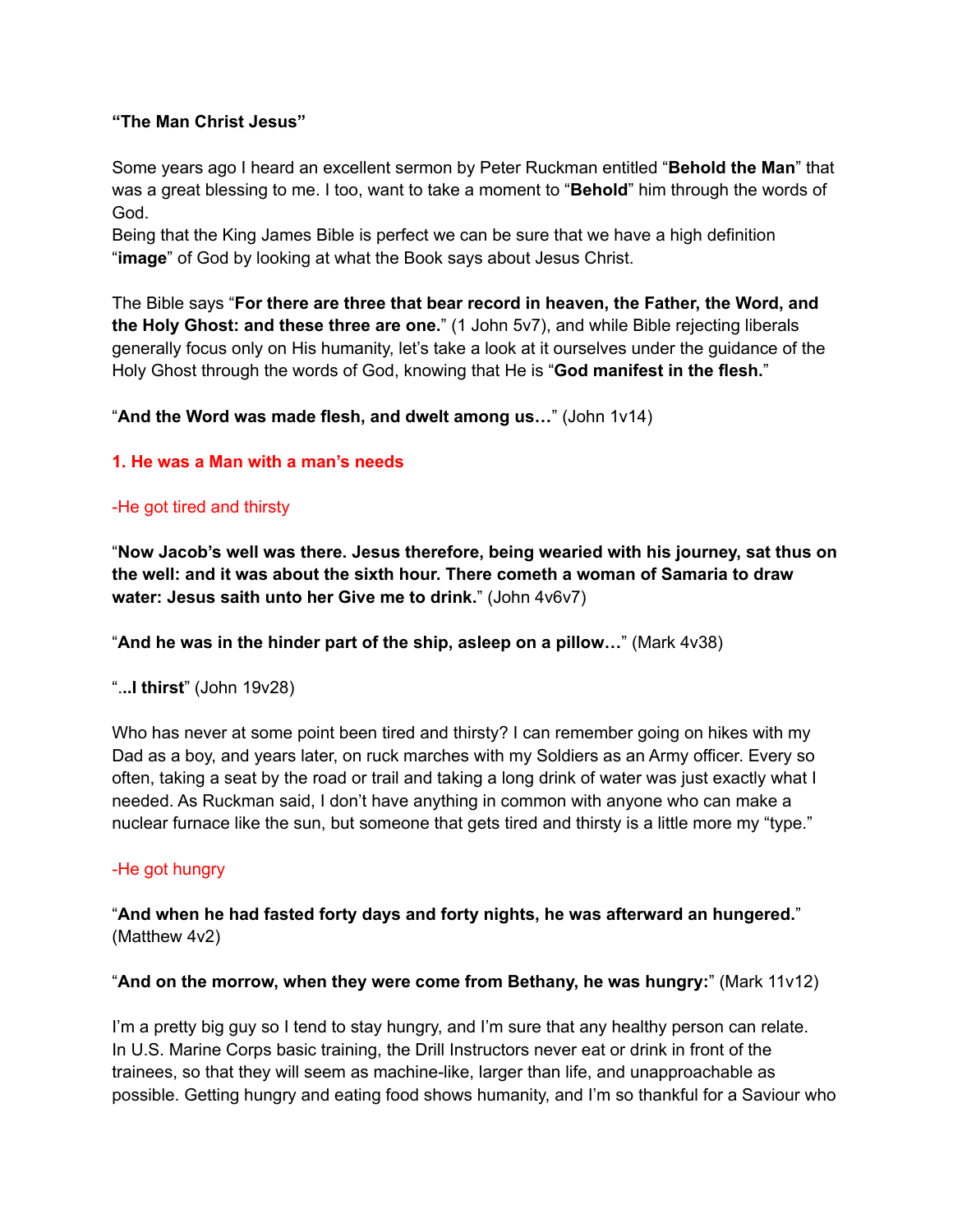is not machine-like or unapproachable, but a down-to-earth, sinless, Man (not to mention so tough He could show any Marine Drill Instructor who ever lived "a thing or two").

### -He sweat

## "**And being in agony he prayed more earnestly; and his sweat was as it were great drops of blood falling down to the ground.**" (Luke 22v44)

Thank you Lord. That's one of those verses that gives me the urge to get down on my knees and thank God for coming down to die in my place.

#### -He bled

"**But one of the soldiers with a spear pierced his side, and forthwith came there out blood and water.**" (John 19v34)

Any real, living man has blood coursing through his veins, but it's probably the filthiest thing about him. Just about everything dirty that we've got in us shows up in the blood. Doctors order "blood work" so they'll know what all is wrong with you.

When you or I bleed, they clean it up and put the bandages in a bin marked "BIO-HAZARD"...but His blood is so "**precious**" and "**innocent**" that it CLEANSES from sin. He bled, and thank God He did.

**["Forasmuch](https://www.kingjamesbibleonline.org/1-Peter-1-18/) as ye know that ye were not redeemed with corruptible things,** *as* **silver and gold, from your vain [conversation](https://www.kingjamesbibleonline.org/1-Peter-1-18/)** *received* **by tradition from your fathers; But with the [precious](https://www.kingjamesbibleonline.org/1-Peter-1-19/) blood of Christ, as of a lamb without blemish and without spot:"** (1 Peter 1v18v19)

"But if we walk in the light, as he is in the light, we have fellowship one with another, and **the blood of Jesus Christ his Son cleanseth us from all sin.**" (John 1v7)

"**And from Jesus Christ,** *who is* **the faithful witness,** *and* **the first begotten of the dead, and the prince of the kings of the earth. Unto him that loved us, and washed us from our sins in his own blood,**" (Revelation 1v5)

### **2. He was a Man with a man's feelings**

"**And when he had made a [scourge](https://www.kingjamesbibleonline.org/John-2-15/) of small cords, he drove them all out of the temple, and the sheep, and the oxen; and poured out the changers' money, and [overthrew](https://www.kingjamesbibleonline.org/John-2-15/) the [tables;](https://www.kingjamesbibleonline.org/John-2-15/) And said unto them that sold doves, Take these things [hence;](https://www.kingjamesbibleonline.org/John-2-16/) make not my Father's house an house of [merchandise.](https://www.kingjamesbibleonline.org/John-2-16/)**" (John 2v15-16)

```
"Jesus wept." (John 11v35)
```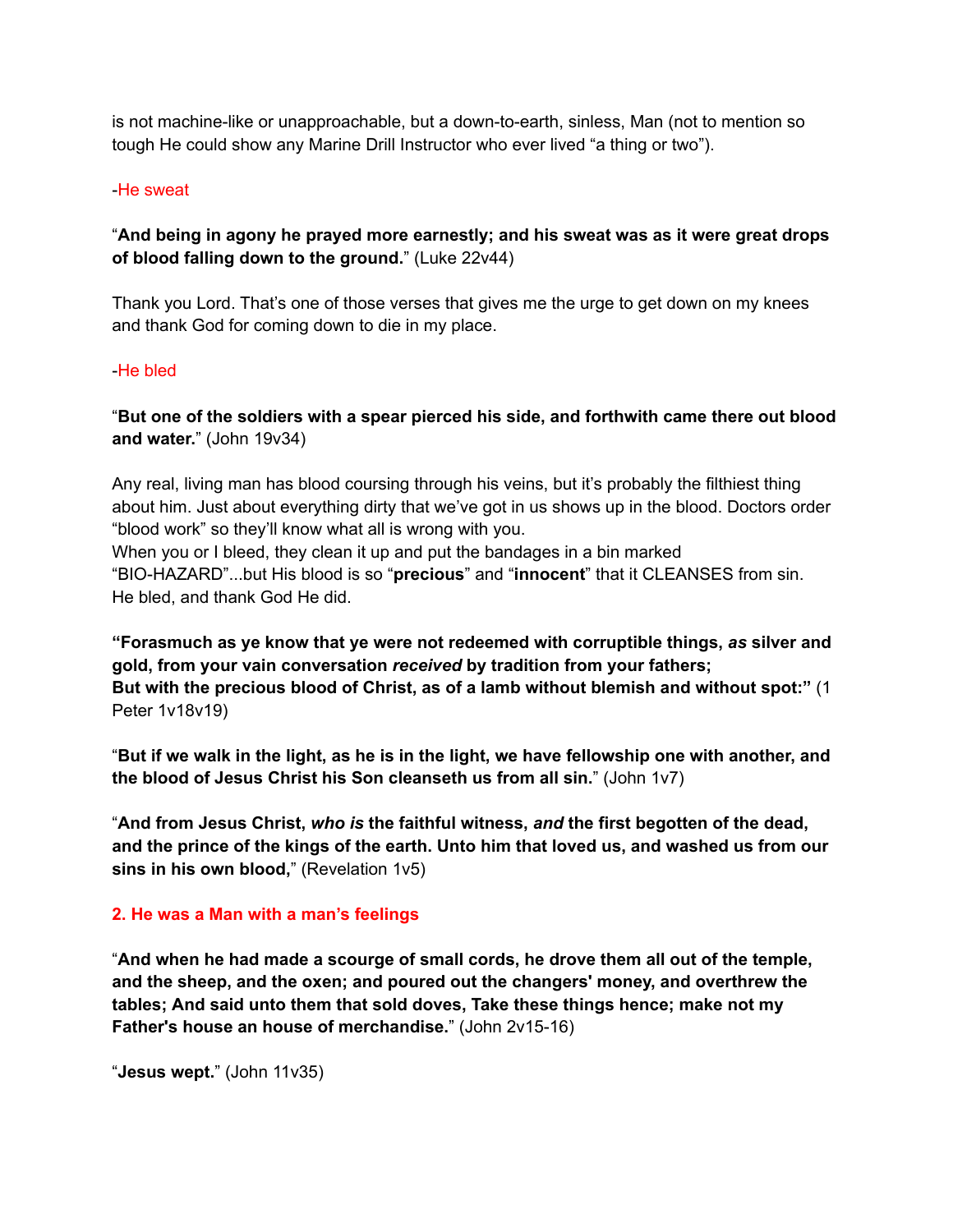#### "...**He loved them unto the end**" (John 13v1)

Have you ever been jealous for something that God said? Jesus was. Have you ever cried at a funeral? Jesus did. Have you ever felt love for a friend? Jesus surely did.

### **3. He was a Sinless Man**

Adam, Noah, Abraham, Lot, Moses, David, Elijah, Jonah, Jeremiah, Peter, Paul, etc were all sinful men whose faults and shortcomings God carefully recorded in His perfect Book. Since God is "**a God of truth**," the Bible doesn't leave out any detail that He wanted us to know, and it goes into exactly as much detail as is appropriate in describing their sins. A Book of such integrity would surely point out the "spots" in every character on it's pages, much like Nathan pointed at David and said "**Thou art the man.**" It most certainly does. But this same Book, when describing God's only begotten Son, the Lord Jesus Christ with the same brutal honesty as describing David's adultery and murder, says that He is "**a Lamb without blemish**", "**in all points tempted like as we are, yet without sin,**" "**holy, harmless, undefiled, separate from sinners, and made higher than the heavens**."

The unclean devils knew He was Holy and sinless:

"**And in the synagogue there was a man, which had a spirit of an unclean devil, and cried out with a loud voice, Saying, Let us alone; what have we to do with thee, thou Jesus of Nazareth? art thou come to destroy us? I know thee who thou art; the Holy One of God.**" (Luke 4v33-34)

### Pilate and Herod admitted He was innocent:

"...**Ye have brought this man unto me, as one that perverteth the people: and, behold, I, having examined him before you, have found no fault in this man touching those things whereof ye accuse him: No, nor yet Herod: for I sent you to him; and, lo, nothing worthy of death is done unto him**." (Pilate, Luke 23v14-15)

#### Judas Iscariot admitted He was innocent:

**Then Judas, which had betrayed him, when he saw that he was [condemned,](https://www.kingjamesbibleonline.org/Matthew-27-3/) repented [himself,](https://www.kingjamesbibleonline.org/Matthew-27-3/) and brought again the thirty pieces of silver to the chief priests and elders, Saying, I have sinned in that I have [betrayed](https://www.kingjamesbibleonline.org/Matthew-27-4/) the innocent blood…**" (Matthew 27v3-4)

## Pilate's wife knew He was innocent:

**When he was set down on the judgment seat, his wife sent unto him, saying, Have thou nothing to do with that just man: for I have suffered many things this day in a dream because of him.** (Matthew 27v19)